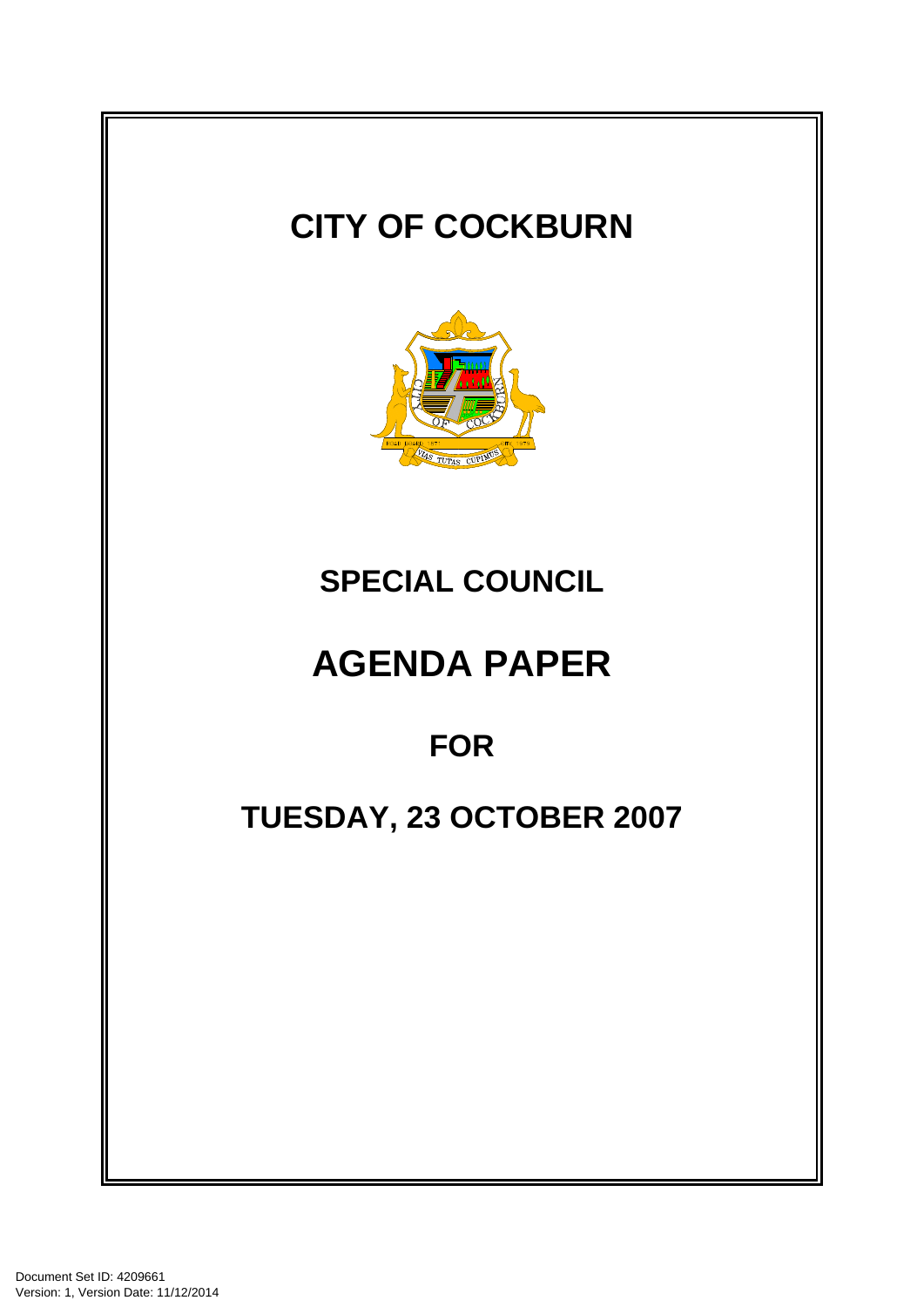# **CITY OF COCKBURN**

# **SUMMARY OF AGENDA TO BE PRESENTED TO THE SPECIAL COUNCIL MEETING TO BE HELD ON TUESDAY, 23 OCTOBER 2007 AT 6:30 PM**

# **Page**

-

| 1.               |                                                                                                                     |                                                                                                          |  |  |
|------------------|---------------------------------------------------------------------------------------------------------------------|----------------------------------------------------------------------------------------------------------|--|--|
| 2.               | APPOINTMENT OF PRESIDING MEMBER (IF REQUIRED)1                                                                      |                                                                                                          |  |  |
| 3.               | DISCLAIMER (TO BE READ ALOUD BY PRESIDING MEMBER) 1                                                                 |                                                                                                          |  |  |
| $\overline{4}$ . | ACKNOWLEDGEMENT OF RECEIPT OF WRITTEN DECLARATIONS OF<br>FINANCIAL INTERESTS AND CONFLICT OF INTEREST (BY PRESIDING |                                                                                                          |  |  |
| 5.               |                                                                                                                     |                                                                                                          |  |  |
| 6.               |                                                                                                                     |                                                                                                          |  |  |
| 7.               |                                                                                                                     | DECLARATION BY COUNCILLORS WHO HAVE NOT GIVEN DUE<br>CONSIDERATION TO MATTERS CONTAINED IN THE BUSINESS1 |  |  |
| 8                |                                                                                                                     |                                                                                                          |  |  |
| 9.               |                                                                                                                     |                                                                                                          |  |  |
|                  | 9.1                                                                                                                 | (SCM 23/10/2007) - ELECTION OF DEPUTY MAYOR (1701)                                                       |  |  |
|                  | 9.2                                                                                                                 | (SCM 23/10/2007) - REVIEW OF MAYORAL AND DEPUTY                                                          |  |  |
|                  | 9.3                                                                                                                 | (SCM 23/10/2007) - COUNCILLORS - MEETING/ANNUAL FEE                                                      |  |  |
|                  | 9.4                                                                                                                 | (SCM 23/10/2007) - MAYORAL MEETING/ANNUAL FEE (1701)                                                     |  |  |
|                  | 9.5                                                                                                                 | (SCM 23/10/2007) - INFORMATION TECHNOLOGY ALLOWANCE                                                      |  |  |
|                  | 9.6                                                                                                                 | (SCM 23/10/2007) - ELECTED MEMBERS COMMUNICATION                                                         |  |  |
| 10.              |                                                                                                                     | (SCM 23/10/2007) - RESOLUTION OF COMPLIANCE (SECTION 3.18(3),                                            |  |  |
| 11.              |                                                                                                                     |                                                                                                          |  |  |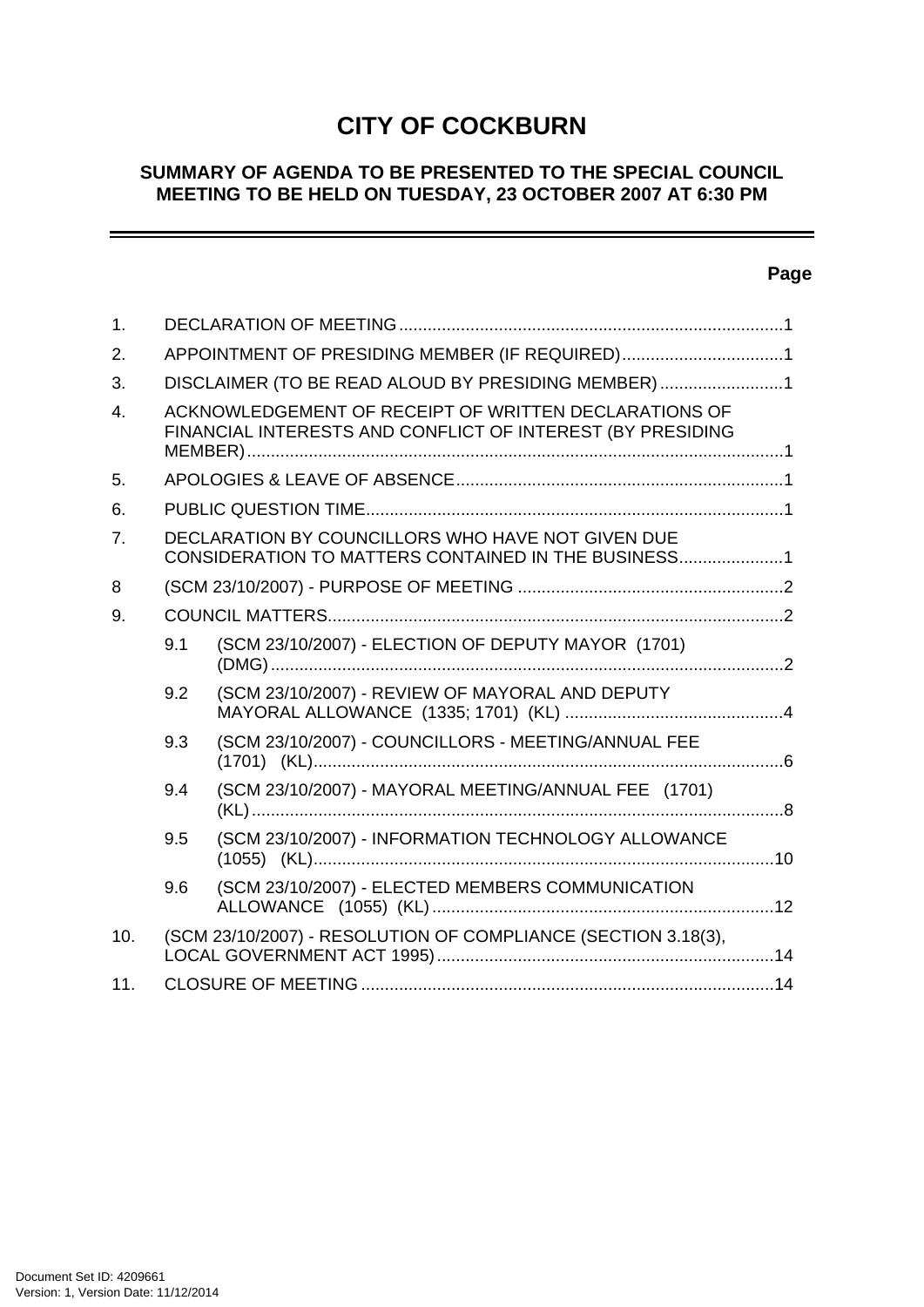# **CITY OF COCKBURN**

# <span id="page-2-0"></span>**AGENDA TO BE PRESENTED TO THE SPECIAL COUNCIL MEETING TO BE HELD ON TUESDAY, 23 OCTOBER 2007 AT 6:30 PM**

# **1. DECLARATION OF MEETING**

## **2. APPOINTMENT OF PRESIDING MEMBER (If required)**

## **3. DISCLAIMER (To be read aloud by Presiding Member)**

Members of the public, who attend Council Meetings, should not act immediately on anything they hear at the Meetings, without first seeking clarification of Council's position. Persons are advised to wait for written advice from the Council prior to taking action on any matter that they may have before Council.

- **4. ACKNOWLEDGEMENT OF RECEIPT OF WRITTEN DECLARATIONS OF FINANCIAL INTERESTS AND CONFLICT OF INTEREST (by Presiding Member)**
- **5. APOLOGIES & LEAVE OF ABSENCE**
- **6. PUBLIC QUESTION TIME**

## **7. DECLARATION BY COUNCILLORS WHO HAVE NOT GIVEN DUE CONSIDERATION TO MATTERS CONTAINED IN THE BUSINESS**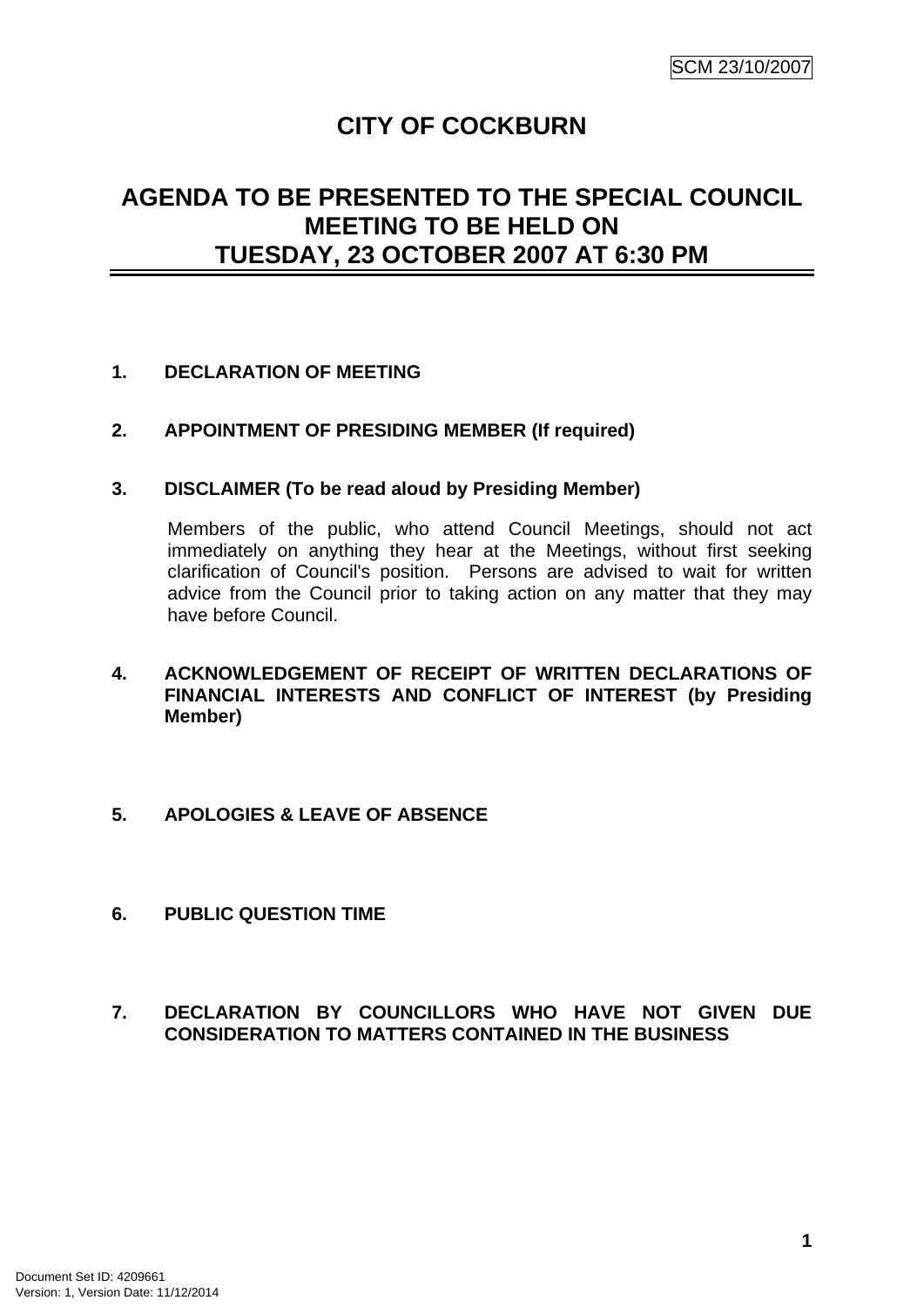# <span id="page-3-0"></span>**8 (SCM 23/10/2007) - PURPOSE OF MEETING**

The purpose of the meeting is to consider:

- 1. the election of the Deputy Mayor; and
- 2. Payment of Elected Members allowances, as follows:
	- Mayoral and Deputy Mayoral Allowances as per Policy SC14.
	- Meeting Attendance Fees Elected Members as per Policy SC1.
	- Elected Members Communication Allowance as per Policy SC15.
	- Elected Members Information Technology Allowance as per Policy SC32

### **9. COUNCIL MATTERS**

## **9.1 (SCM 23/10/2007) - ELECTION OF DEPUTY MAYOR (1701) (DMG)**

#### **RECOMMENDATION**

That Council conduct an election for the position of Deputy Mayor, pursuant to Schedule 2.3 7(1) of the Local Government Act 1995.

**COUNCIL DECISION**

## **Background**

The Local Government Act 1995 (Schedule 2.3 7(1)) provides that the office of the Deputy Mayor is to be filled as the first matter dealt with after the election of Council.

#### **Submission**

N/A

## **Report**

The election is to be conducted in accordance with the procedure prescribed by the Mayor. The Mayor has given notice that he has appointed the Chief Executive Officer ("CEO") to conduct the election, and has informed all Councillors that they may nominate themselves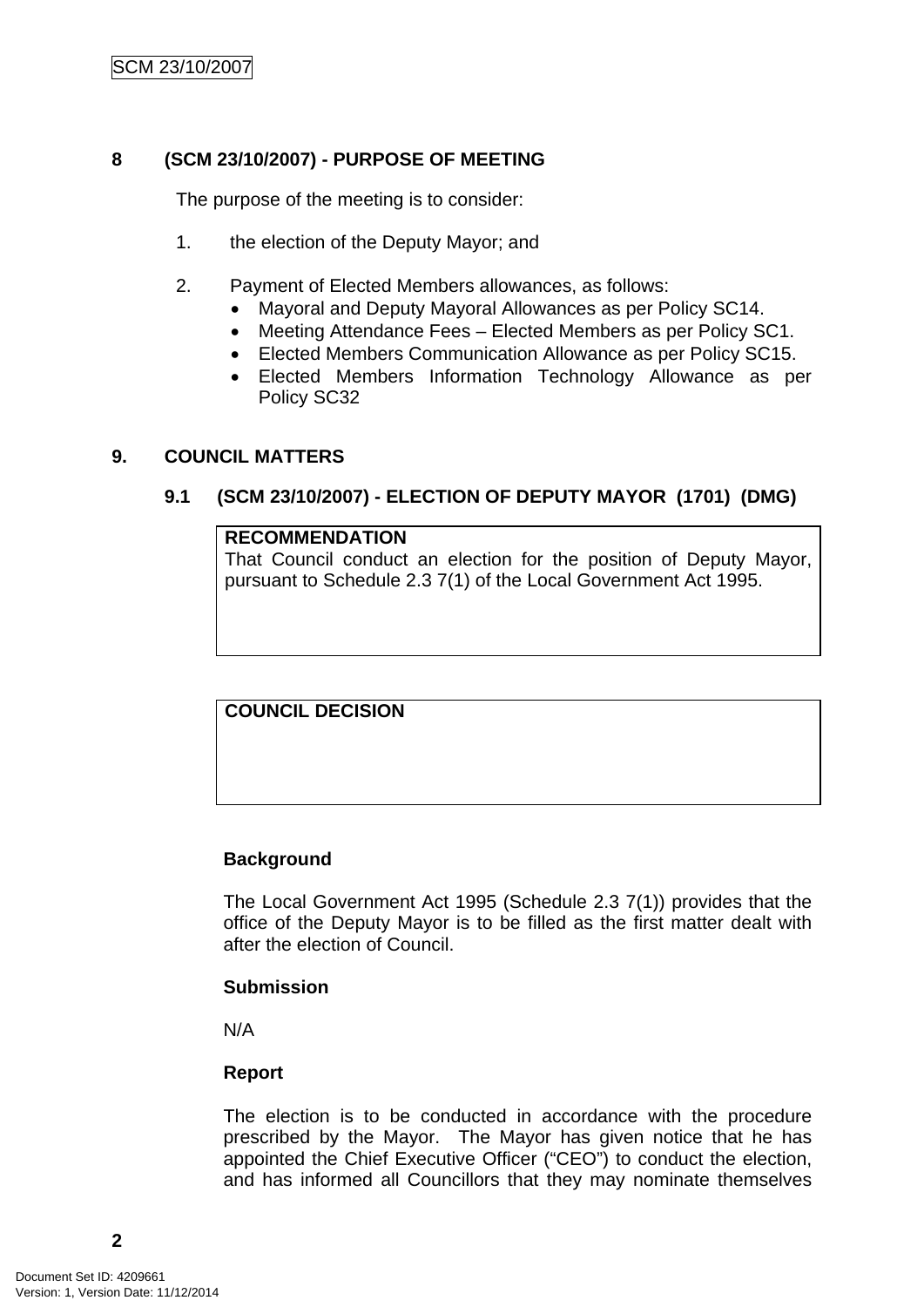for the position, in writing, prior to the meeting. The election is to be conducted in accordance with the Act.

If a Councillor is nominated by another Councillor, the person conducting the election, is not to accept the nomination unless the nominee has advised the person conducting the election (orally or in writing), that he/she is willing to be nominated for the office.

The Council Members are to vote on the matter by secret ballot as if they were voting at an election.

The votes are to be counted and the successful candidate is the candidate who receives the greater or greatest number of votes in accordance with Schedule 4.1, Division 2 of the Local Government Act 1905.

If a Deputy Mayor is not elected due to an equity of votes, that count is to be discontinued and not more than seven (7) days later, a Special Meeting of Council is to be held.

Any nominations may be withdrawn and further nominations may be made before or when the Special Meeting is held.

If, at the Special Meeting, an equal number of votes exist after the count, the person conducting the election is to draw lots to determine which candidate is to be declared the Deputy Mayor.

The appointment will be in place for two years, until October 2009.

The person elected by Council as Deputy Mayor, has to make a declaration on the prescribed form before acting in the office.

The Declaration is to be made in the presence of an authorised person before whom a statutory declaration may be made, pursuant to Schedule 2 of the Oaths, Affidavits and Statutory Declarations Act, 2005.

## **Strategic Plan/Policy Implications**

## *Governance Excellence*

*• To conduct Council business in open public forums and to manage Council affairs by employing publicly accountable practices.* 

# **Budget/Financial Implications**

Council may provide a Deputy Mayor's Allowance.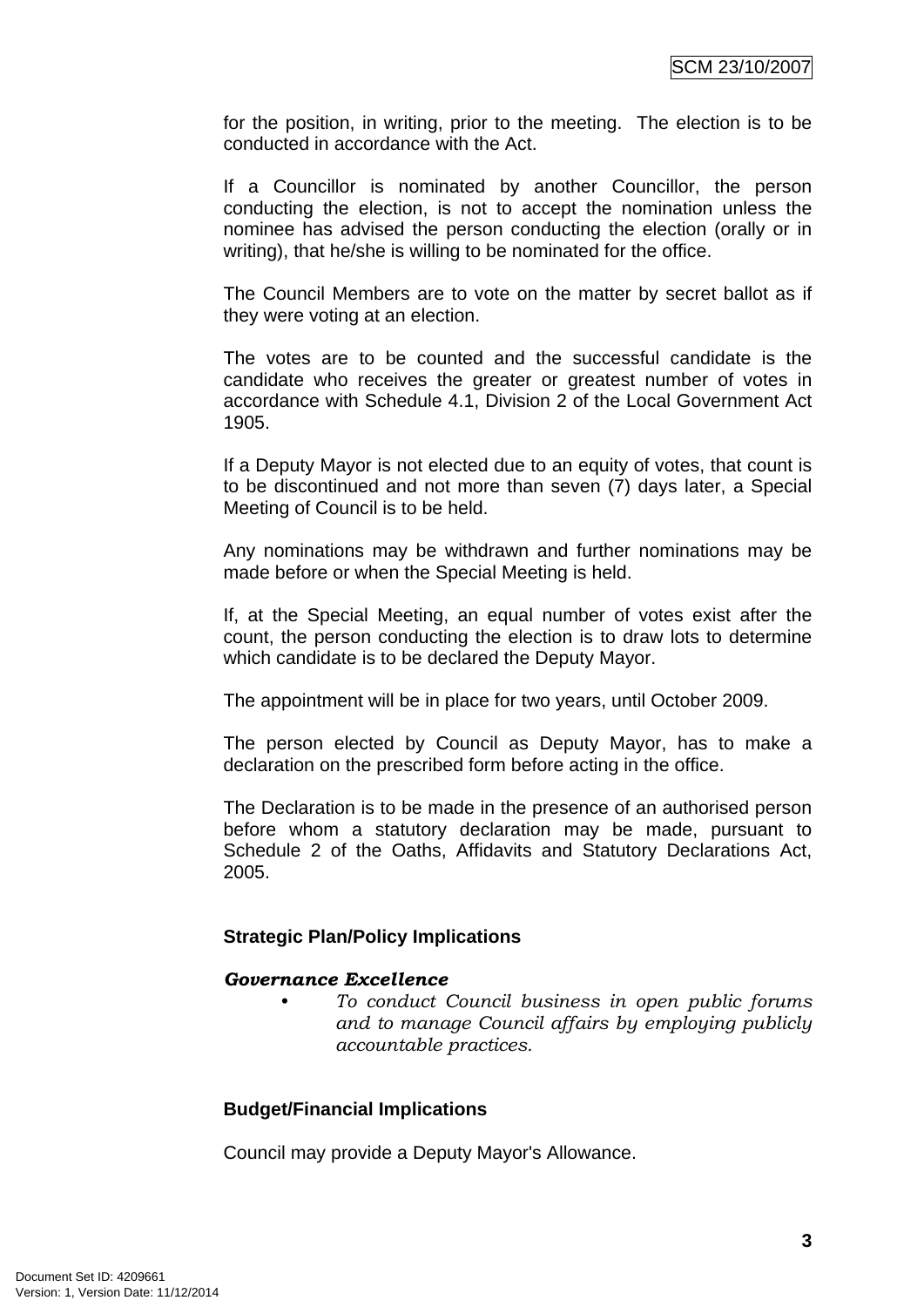# <span id="page-5-0"></span>**Legal Implications**

Schedule 2.3.7(1) and Schedule 4.1 Division 2 of the Local Government Act, 1995 refer.

### **Community Consultation**

Nil.

# **Attachment(s)**

Nil.

# **Advice to Proponent(s)/Submissioners**

Nil.

**Implications of Section 3.18(3) Local Government Act, 1995**

Nil.

# **NOTE: FOLLOWING THE ELECTION OF THE DEPUTY MAYOR, THE DEPUTY MAYOR IS TO MAKE THE DECLARATION.**

## **9.2 (SCM 23/10/2007) - REVIEW OF MAYORAL AND DEPUTY MAYORAL ALLOWANCE (1335; 1701) (KL)**

#### **RECOMMENDATION** That Council:

- (1) set the Mayoral Allowance of \$60,000 per year, payable monthly in arrears; and
- (2) set the Deputy Mayoral Allowance of \$8,000 per year, payable monthly in arrears.

# **TO BE CARRIED BY AN ABSOLUTE MAJORITY OF COUNCIL**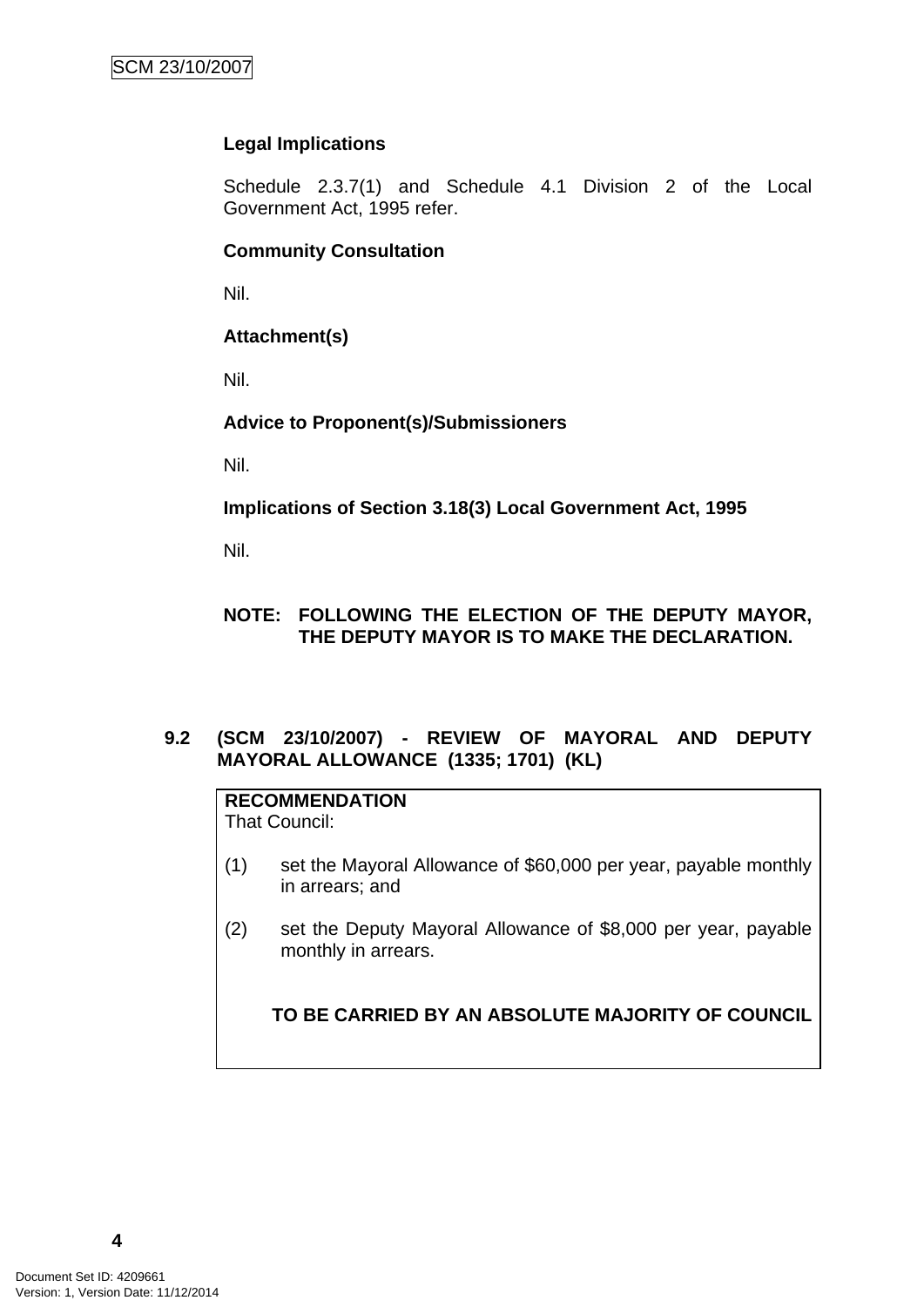# **COUNCIL DECISION**

# **Background**

Policy SC14 – "Mayoral and Deputy Mayoral Allowance" states that:

*In accordance with the provisions of Section 5.98(5) and 5.98A(1) of the Local Government Act, an "allowance" determined by Council at a meeting following the Elections each ordinary election year, shall be paid to the Mayor and Deputy Mayor payable in arrears each month.* 

# **Submission**

N/A

# **Report**

In May 2005 Council decided that the Mayoral Allowance should remain at \$60,000, payable monthly in arrears. This is the maximum amount allowed under the provisions of the Local Government Act 1995. There have been no recent amendments to the Local Government (Administration) Regulations 1996 to provide for any change to this amount.

Council Policy SC14, states that this allowance should be paid as a reimbursement of the time commitment to the position by the Mayor of the day.

As there are no known changes to the circumstance under which the allowance is provided, it is proposed that the Mayoral allowance remain at \$60,000.

In May 2005, Council decided that the Deputy Mayoral Allowance would remain at \$8,000 per year, paid monthly in arrears.

Council Policy SC14 states, that this allowance should be paid as a reimbursement of the time commitment to the position by the Mayor of the day.

As there are no known changes to the circumstance under which the allowance is provided, it is proposed that the Mayoral allowance remain at \$60,000 and the Deputy Mayoral allowance remain at \$8,000.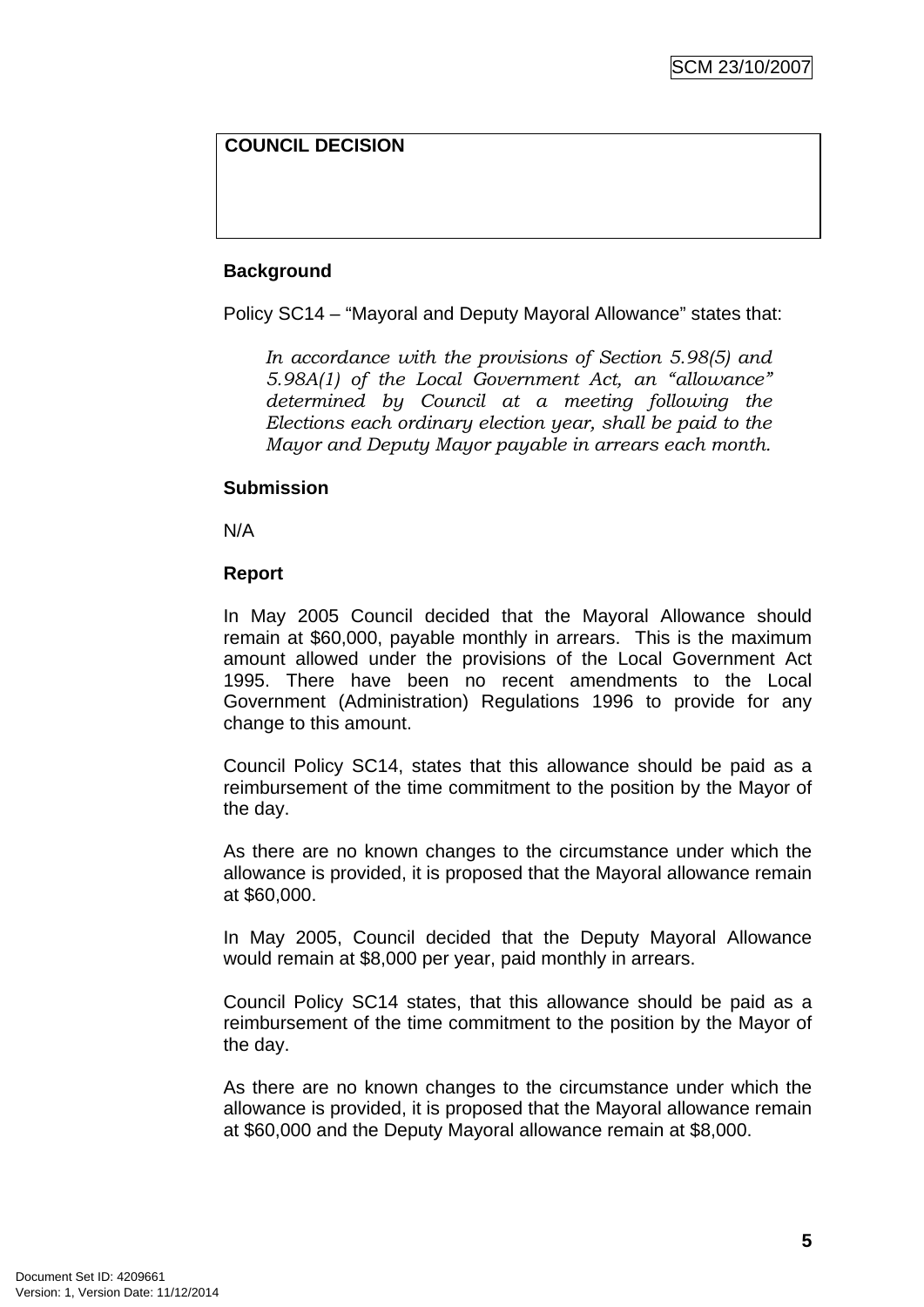# <span id="page-7-0"></span>**Strategic Plan/Policy Implications**

Council Policy SC14 - "Mayoral and Deputy Mayoral Allowance" and Local Government (Administration) Regulations 1996 refers.

## *Governance Excellence*

*• To conduct Council business in open public forums and to manage Council affairs by employing publicly accountable practices* 

## **Budget/Financial Implications**

Funds are provided in the Council Budget for these payments. GL 110-6812 (Mayoral Allowance) GL 110-6822 (Deputy Mayoral Allowance)

## **Legal Implications**

Local Government Regulations (Administration) 1996 are relevant.

## **Community Consultation**

N/A

## **Attachment(s)**

N/A

# **Advice to Proponent(s)/Applicant**

N/A

**Implications of Section 3.18(3) Local Government Act, 1995**

Nil.

## **9.3 (SCM 23/10/2007) - COUNCILLORS - MEETING/ANNUAL FEE (1701) (KL)**

#### **RECOMMENDATION**

That Council pay an Annual Fee to Councillors, in-lieu of a meeting fee, of \$7,000 Per annum payable monthly in arrears.

# **TO BE CARRIED BY AN ABSOLUTE MAJORITY OF COUNCIL**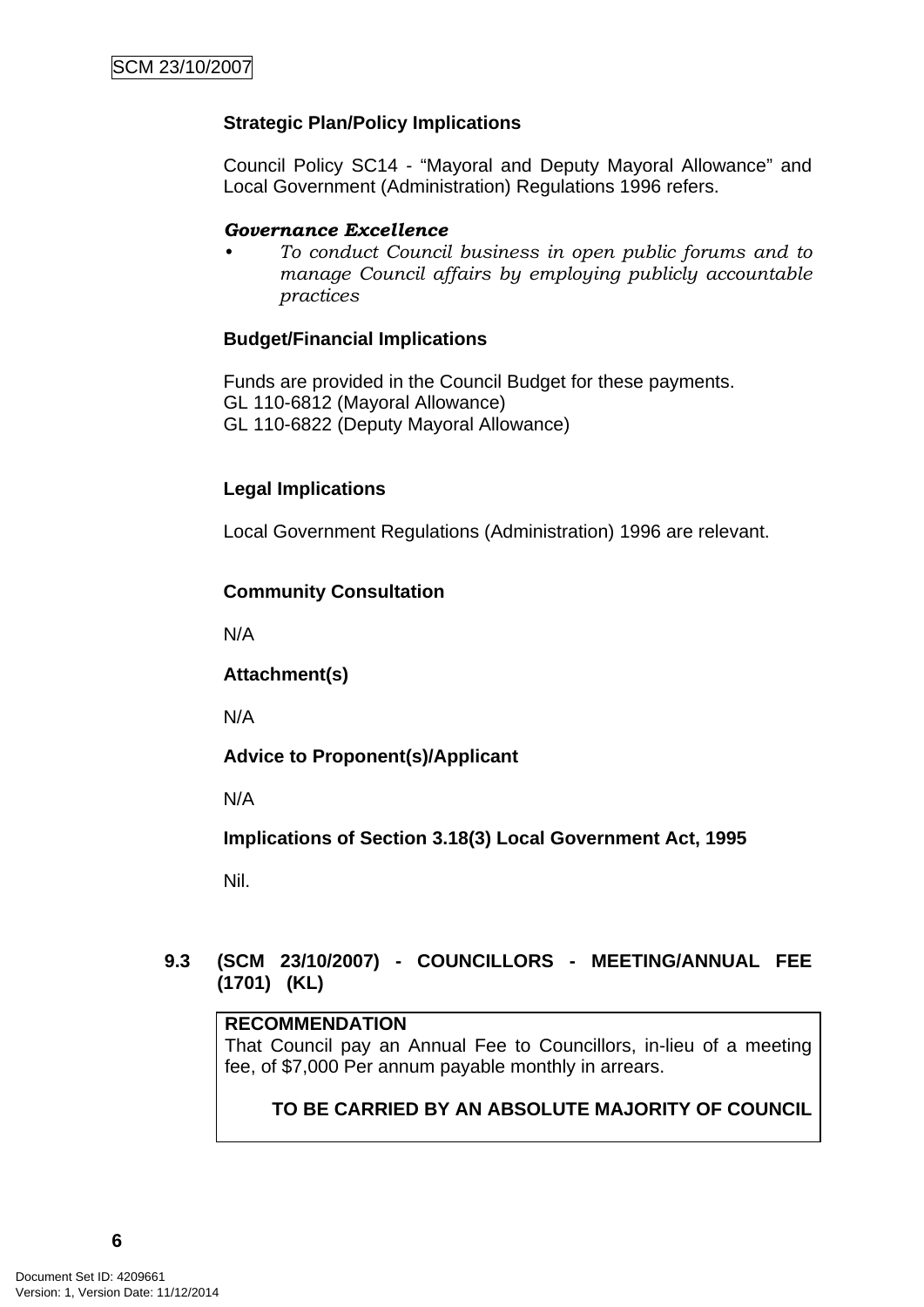# **COUNCIL DECISION**

# **Background**

The Local Government Act 1995 provides that the Council may pay to Elected Members, a meeting fee or an annual amount.

## **Submission**

N/A

## **Report**

Council Policy SC1 – *Meeting Attendance Fees* provides for Elected Members to be paid the maximum annual fee prescribed by the Local Government (Administration) Regulations 1996 (WA) (as amended) inlieu of fees for attending meetings.

The Regulations were amended on 31 March 2005 and increased the maximum annual meeting attendance fee for an Elected Member to \$7,000 per year.

For voting purposes, Elected Members do not have a financial interest in the decision.

Elected Members affected by this item are Councillors only, as the Mayor's Meeting Fee is the subject of a separate Council resolution.

## **Strategic Plan/Policy Implications**

Council Policy SC1 – *Meeting Attendance Fees – Elected Members*.

## *Governance Excellence*

*• To conduct Council business in open public forums and to manage Council affairs by employing publicly accountable practices* 

## **Budget/Financial Implications**

Funds are provided in the Council Budget for these payments GL 110-6247 (Councillor meeting allowances)

## **Legal Implications**

Local Government Regulations (Administration) 1996 are relevant.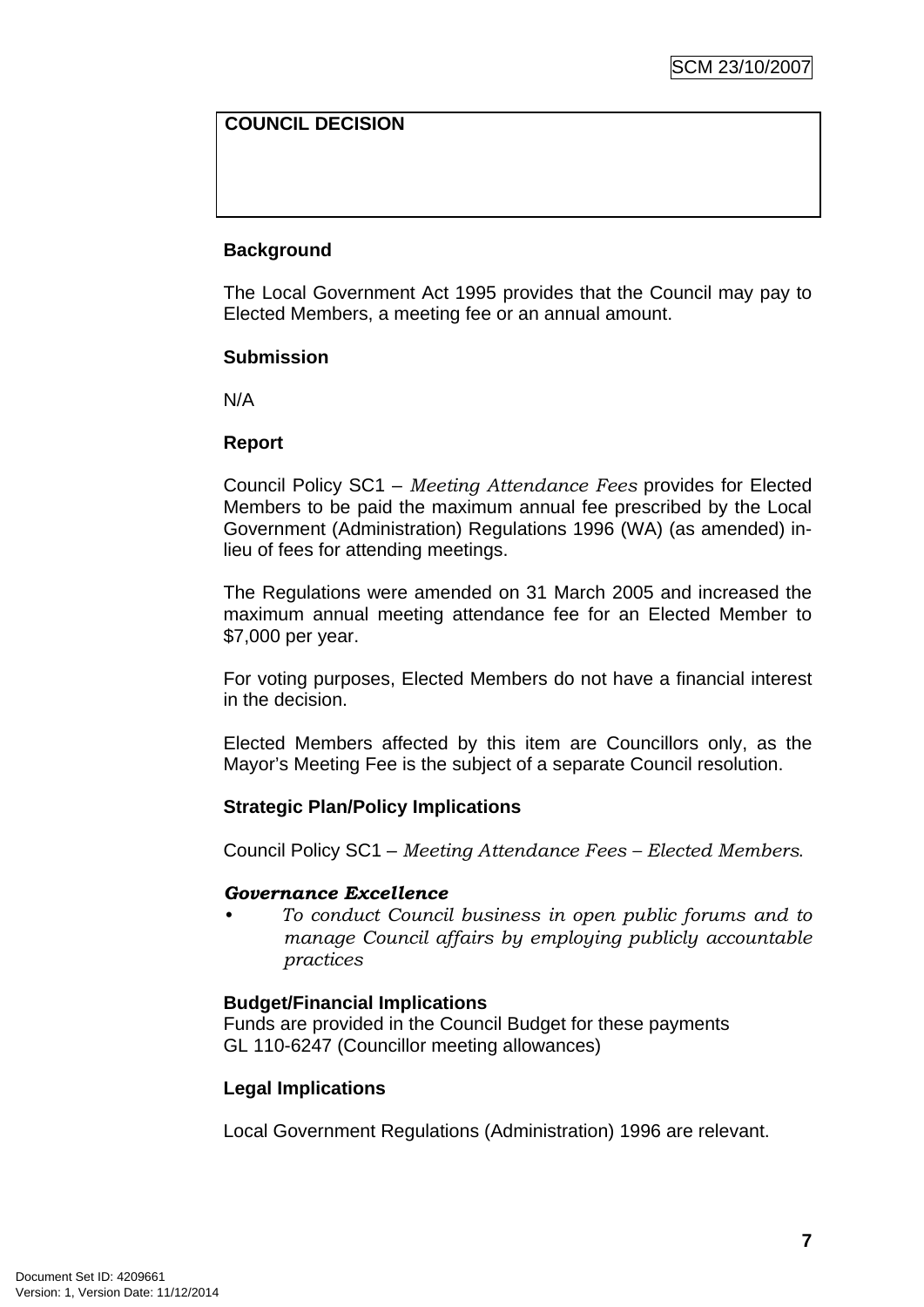## <span id="page-9-0"></span>**Community Consultation**

N/A

# **Attachment(s)**

N/A

# **Advice to Proponent(s)/Applicant**

N/A

**Implications of Section 3.18(3) Local Government Act, 1995**

Nil.

# **9.4 (SCM 23/10/2007) - MAYORAL MEETING/ANNUAL FEE (1701) (KL)**

### **RECOMMENDATION**

That Council pay an annual Fee to the Mayor, in-lieu of a meeting fee of \$14,000 pa., payable monthly in arrears.

# **TO BE CARRIED BY AN ABSOLUTE MAJORITY OF COUNCIL**

# **COUNCIL DECISION**

## **Background**

The Local Government Act 1995 provides that Council may pay to the Mayor, a meeting fee or an annual amount.

## **Submission**

N/A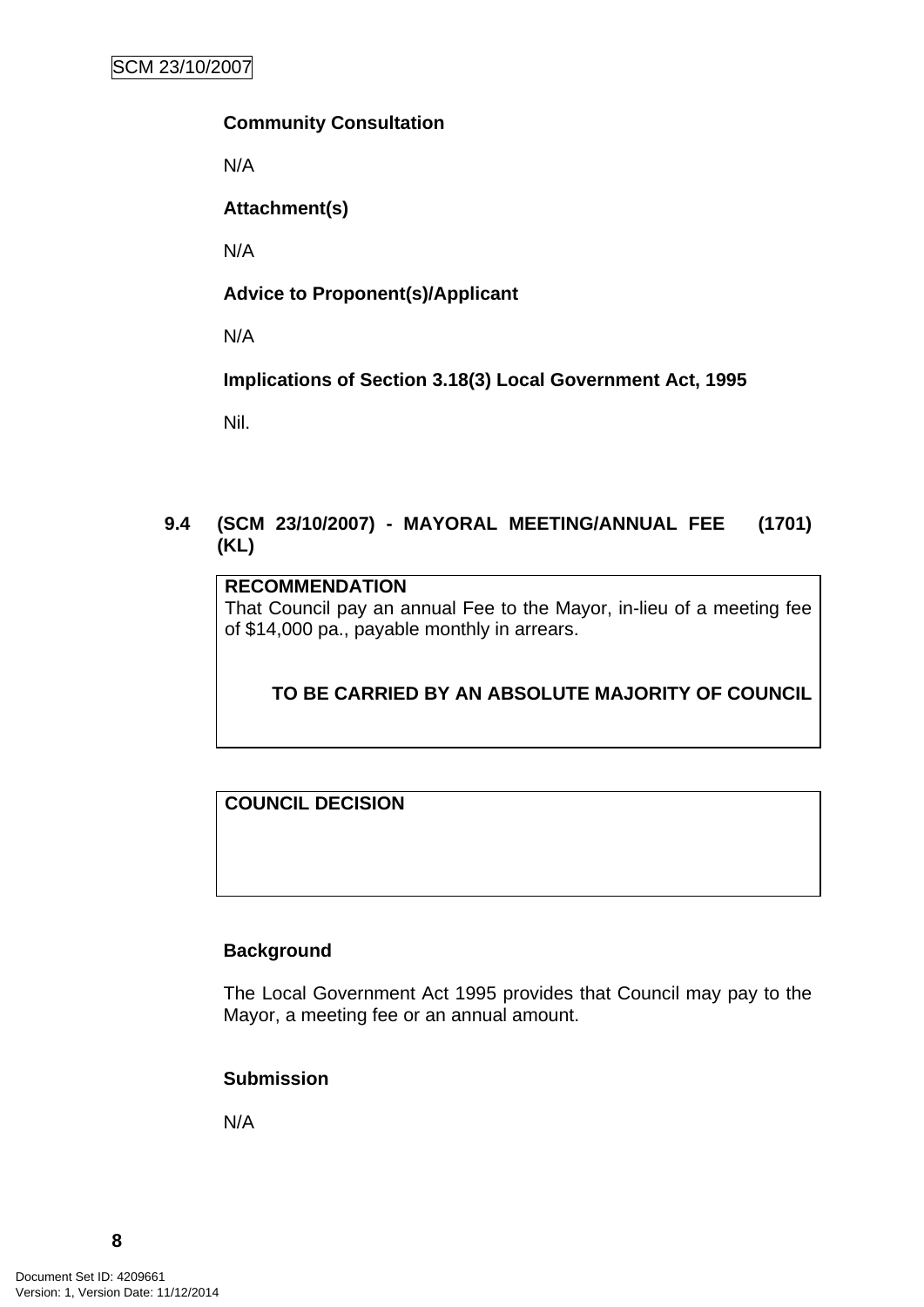# **Report**

Council Policy SC1 – *Meeting Attendance Fees* provides for Elected members to be paid the maximum annual fee prescribed by the Local Government (Administration) Regulations 1996 (WA) (as amended) inlieu of fees for attending meetings.

The Regulations were amended on 31 March 2005 and increased the maximum annual meeting attendance fee for an Elected Member other than the Mayor to \$14,000 per year.

For voting purposes, Elected Members do not have a financial interest in the decision.

# **Strategic Plan/Policy Implications**

Council Policy SC1 – Meeting Attendance Fees - Elected Members.

## *Governance Excellence*

*• To conduct Council business in open public forums and to manage Council affairs by employing publicly accountable practices* 

## **Budget/Financial Implications**

Funds are provided in the Council Budget for these payments GL 110-6247 (Councillor meeting allowances)

## **Legal Implications**

Local Government Regulations (Administration) 1996 are relevant.

## **Community Consultation**

N/A

## **Attachment(s)**

N/A

# **Advice to Proponent(s)/Applicant**

N/A

## **Implications of Section 3.18(3) Local Government Act, 1995**

Nil.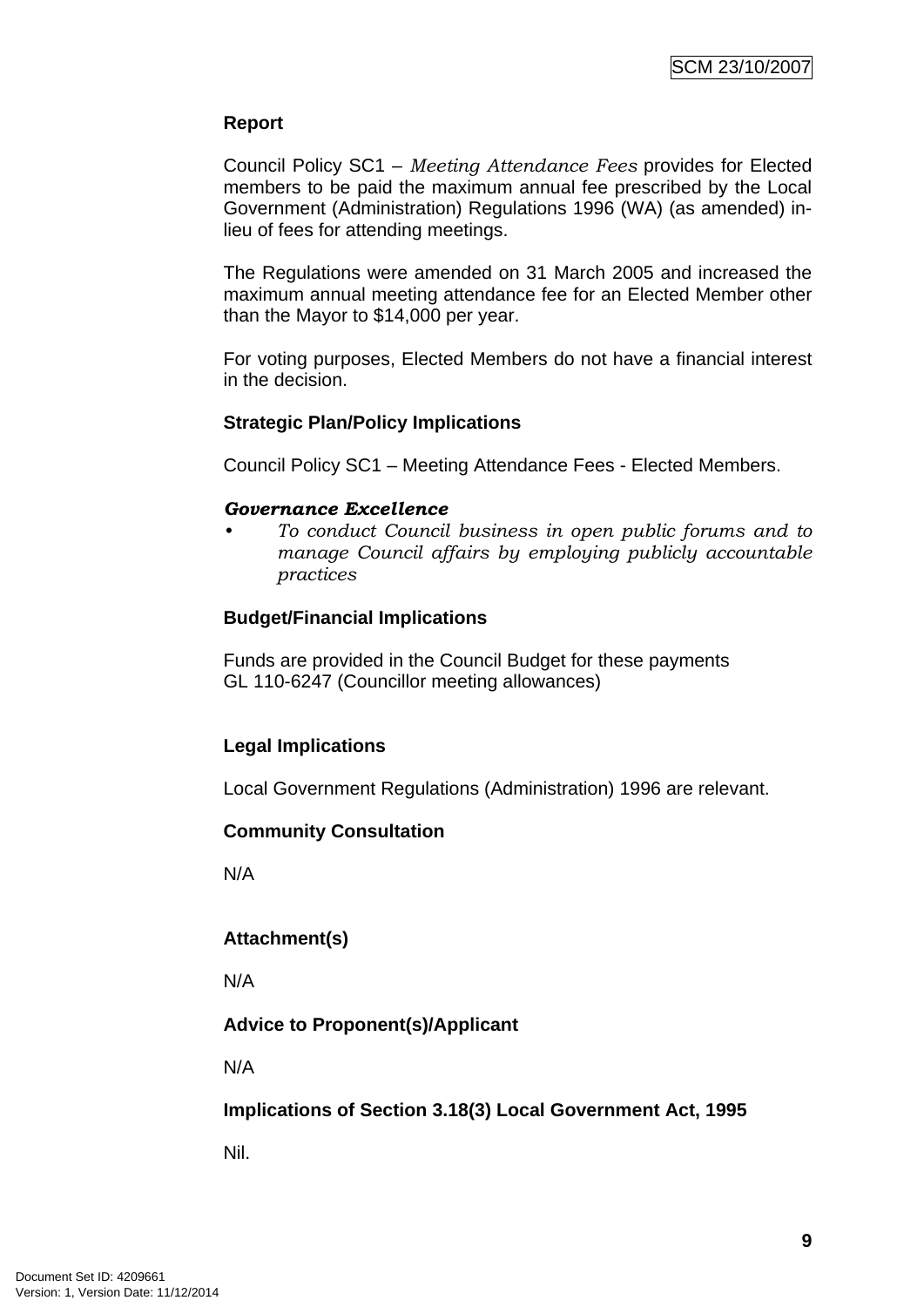## <span id="page-11-0"></span>**9.5 (SCM 23/10/2007) - INFORMATION TECHNOLOGY ALLOWANCE (1055) (KL)**

# **RECOMMENDATION**

That Council pay an Information Technology Allowance of \$1000 per year, payable in advance, to those Elected Members opting not to be provided with Council issued Information Technology items.

# **TO BE CARRIED BY AN ABSOLUTE MAJORITY OF COUNCIL**

# **COUNCIL DECISION**

# **Background**

The Local Government Act 1995 provides that the Council may pay to Elected Members, an allowance in lieu of reimbursement of Information Technology Expenses.

## **Submission**

N/A.

## **Report**

Policy SC 32 – *Elected Members Information Technology Allowance*  states that:

- 1. Elected Members may be provided by Council with the following information technology items for use in their duties as an Elected Member:
	- Laptop or desktop computer with monitor
	- Appropriate software
	- Printer/scanner/photocopier unit
	- Broadband Internet Access and router
	- Minor associated items such as ink cartridges
- 2. These items will be supplied in-lieu of payment of an Information Technology Allowance as provided for under Section 34A of the Local Government (Administration) Regulations 1996.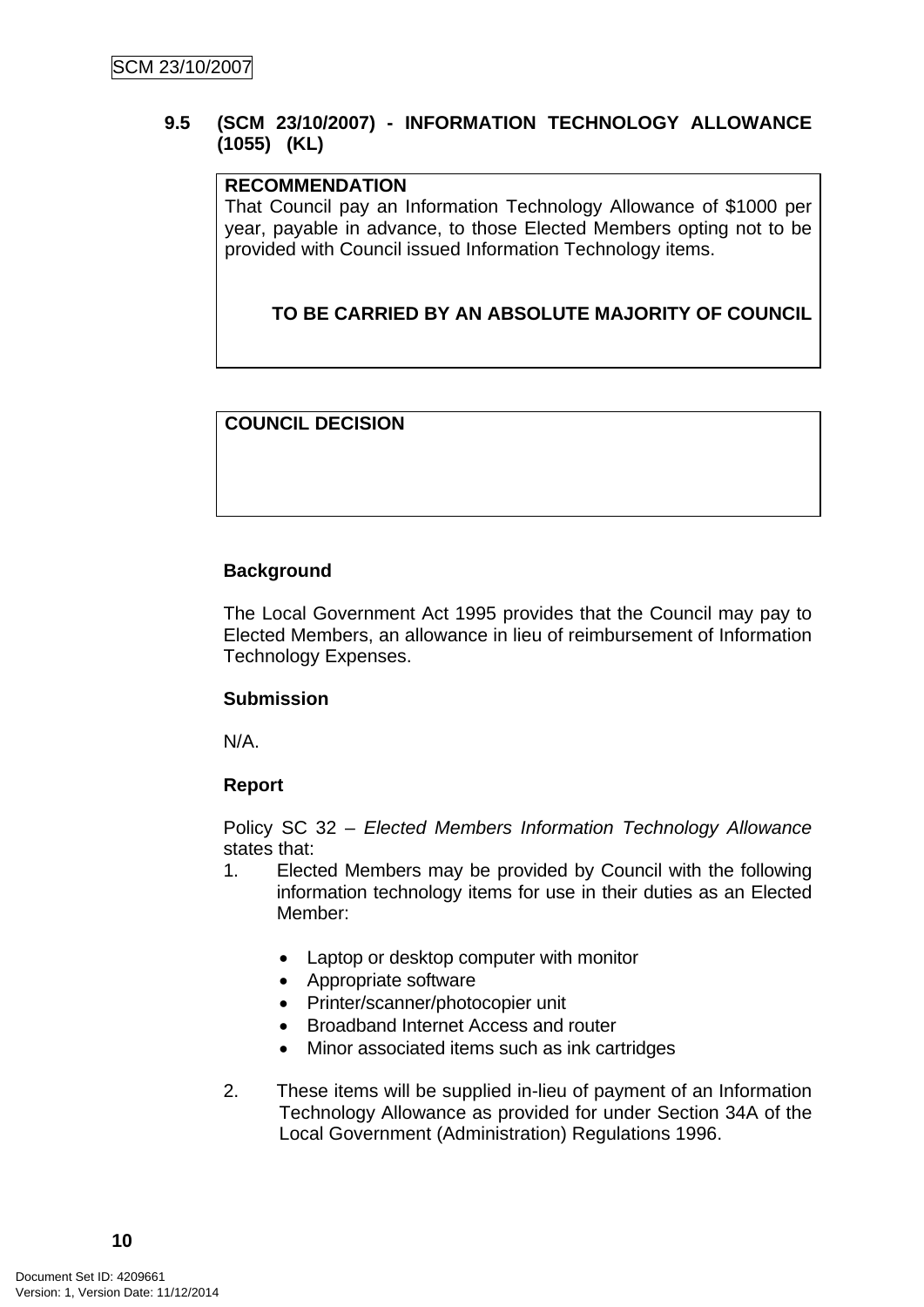- 3. Should Elected Members opt not to receive all items currently supplied then they may be paid an Information Technology Allowance equivalent to the value of the items not required of up to the maximum allowance provided for under Section 34AA of the Local Government (Administration) Regulations 1996.
- 4. Should Elected Members opt not to be provided with all items listed in Clause 1, they will be provided with a Council email address, which is to forward email to a personal email address and also be accessible via Microsoft Office Outlook Web Access.

In July 2005 Council decided that:

*The Local Government (Administration) Regulations were amended on 31 March 2005 to include provision for payment of an Information Technology Allowance to a maximum of \$1,000 p.a. to Elected Members to cover information technology expenses incurred.* 

For voting purposes, Elected Members do not have a financial interest in the decision

# **Strategic Plan/Policy Implications**

Council Policy SC32 – Elected Members Information Technology Allowance.

## *Governance Excellence*

*• To conduct Council business in open public forums and to manage Council affairs by employing publicly accountable practices* 

# **Budget/Financial Implications**

Funds are provided in the Council Budget for these payments GL 110-6246 (Councillor Communication expenses)

# **Legal Implications**

N/A

# **Community Consultation**

N/A

# **Attachment(s)**

N/A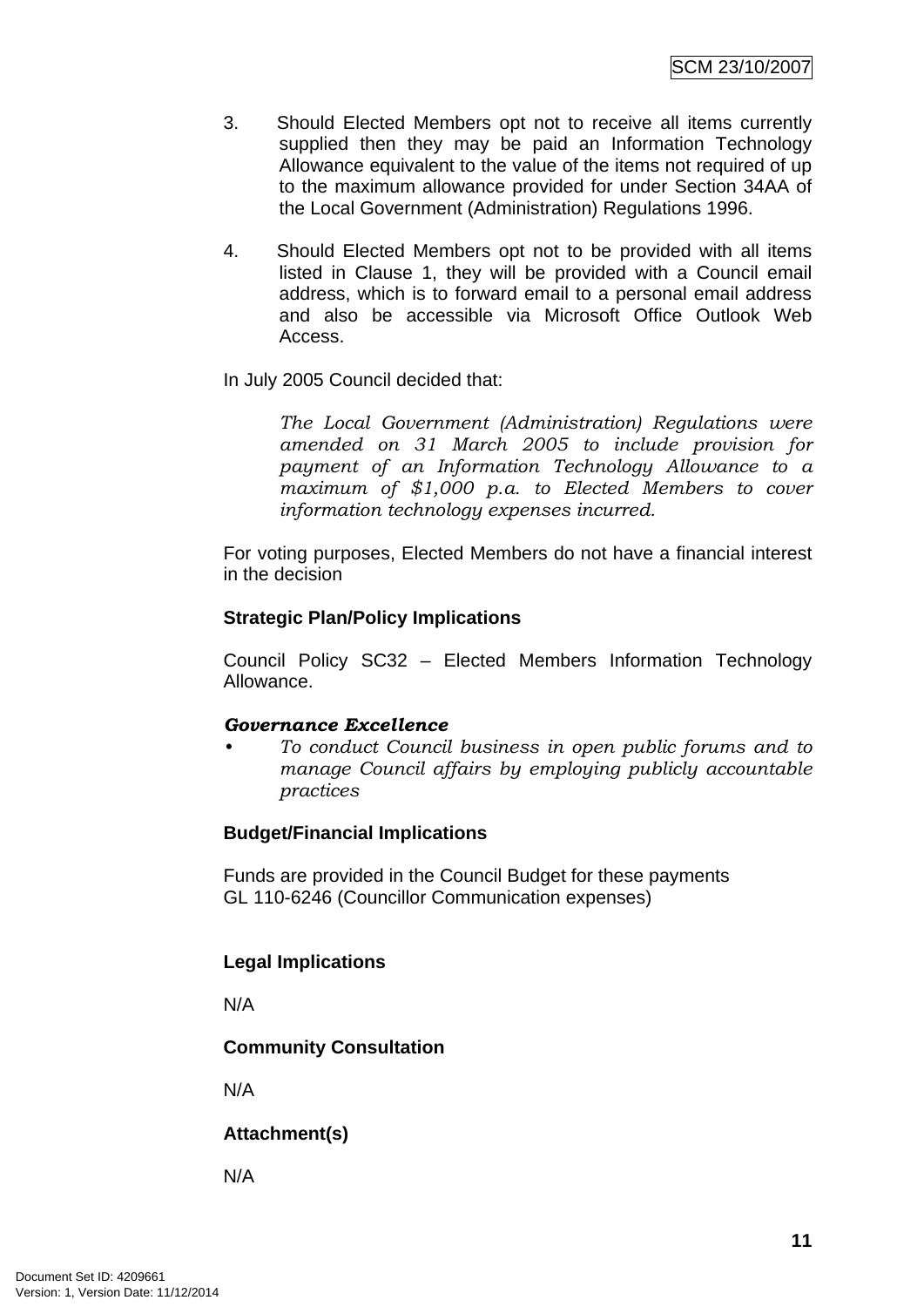# <span id="page-13-0"></span>**Advice to Proponent(s)/Applicant**

N/A

**Implications of Section 3.18(3) Local Government Act, 1995**

Nil.

# **9.6 (SCM 23/10/2007) - ELECTED MEMBERS COMMUNICATION ALLOWANCE (1055) (KL)**

# **RECOMMENDATION**

That Council pay a Communications Allowance of \$2400 per year, payable in advance.

# **TO BE CARRIED BY AN ABSOLUTE MAJORITY OF COUNCIL**

# **COUNCIL DECISION**

## **Background**

The Local Government Act 1995 (Section 5.99A) provides for payments of an annual allowance instead of reimbursing Elected Members for particular types of expenses.

## **Submission**

N/A

# **Report**

Policy SC 15 – *Elected Members Communication Allowance* states that:

1. The Elected Members will be paid an annual amount at the rate of the maximum total annual allowance prescribed by S.34A of the Local Government (Administration) Regulations 1996 (as amended) to cover the following communication expenses:-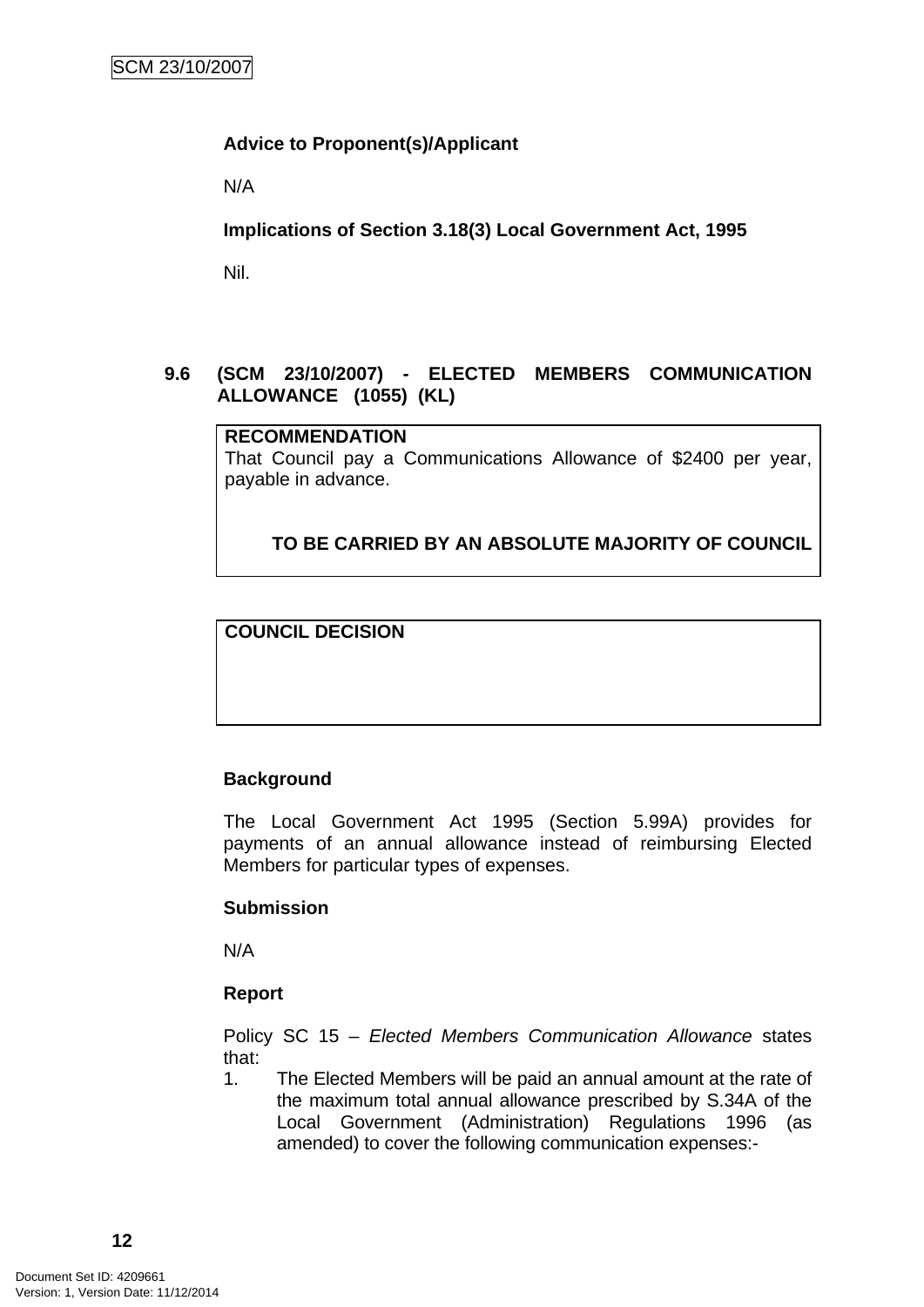- (a) telephone rental at the Members' private residences;
- (b) Telephone line rental in respect of answering/fax machines installed at the Mayor's and Members' private residences;
- (c) Council related charges for telephone calls made from telephones located at the Members' residences; and
- (d) Mobile telephone rental and call charge plans.
- 2. Prior to receiving the communications allowance each year, and on a standard form, Elected Members must provide the following contact details to Council's Customer Services Unit for advertising in appropriate Council related publications:
	- (a) Landline telephone number;
	- (b) Mobile telephone number; and
	- (c) Facsimile number
- 3. Council will pay the allowance annually in advance, calculated from each ordinary election and the full amount will be provided for in each annual budget.
- 4. That Elected Members are to be paid the maximum amount that was allowed to be paid for the entire period.

Regulation 34A states that the maximum allowance that can be paid is \$2400. For voting purposes, Elected Members do not have a financial interest in the decision

## **Strategic Plan/Policy Implications**

Council Policy SC15 – Elected Members Communication Allowance.

## *Governance Excellence*

*• To conduct Council business in open public forums and to manage Council affairs by employing publicly accountable practices* 

## **Budget/Financial Implications**

Funds are provided in the Council Budget for these payments GL 110-6246 (Councillor Communication expenses)

# **Legal Implications**

N/A